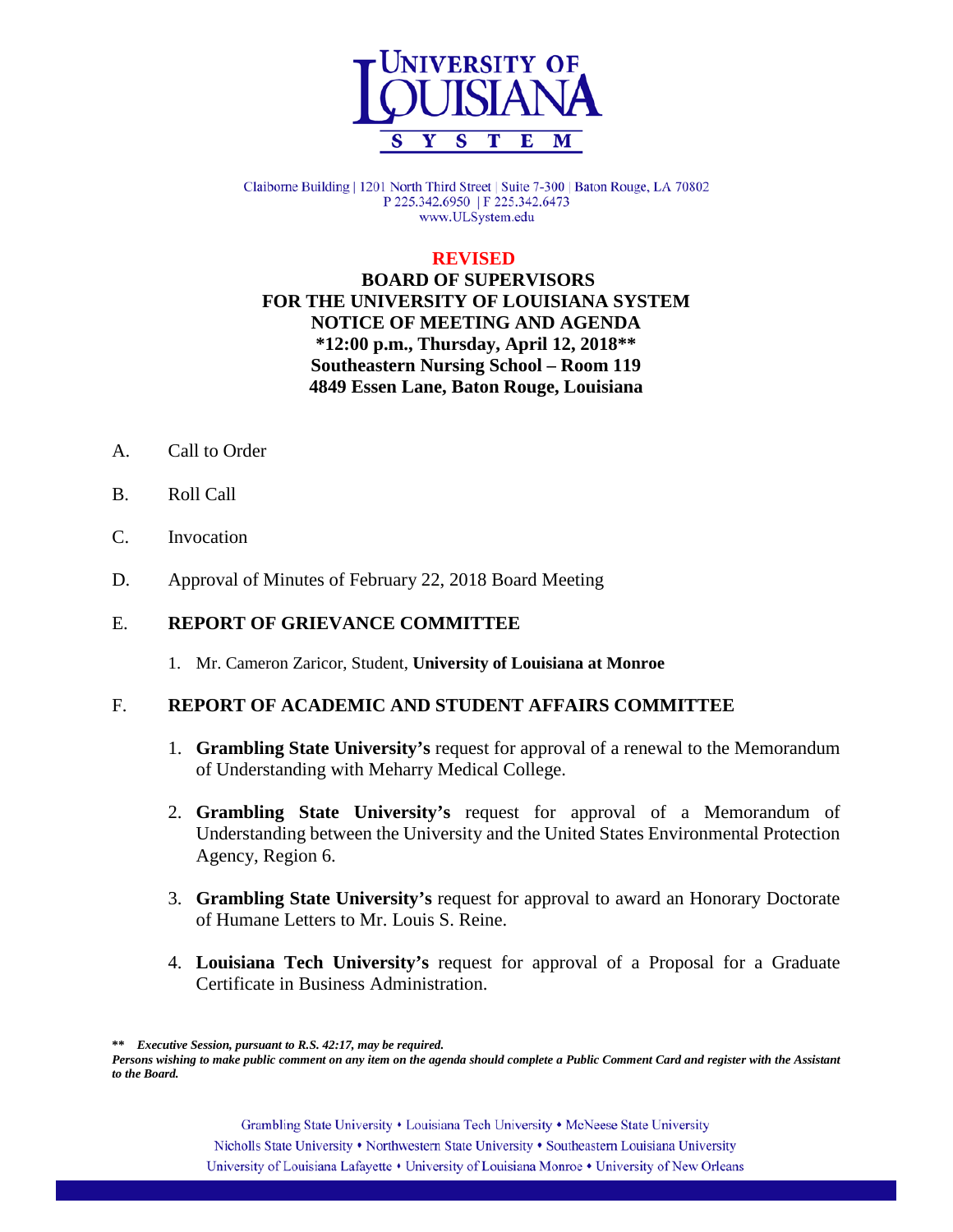- 5. **Louisiana Tech University's** request for approval to award an Honorary Doctorate of Science to Mr. Craig C. Spohn at Spring Commencement Exercises.
- 6. **McNeese State University's** request for approval to award a posthumous Honorary Doctorate of Humane Letters to Mr. Billy Navarre.
- 7. **McNeese State University's** request for approval of a Memorandum of Understanding between the University and Shenyang Aerospace University.
- 8. **Nicholls State University's** request for approval to award an Honorary Doctorate of Letters to Ms. Cory Tolbert Haik at the Spring Commencement Exercises.
- 9. **Northwestern State University's** request for approval to create the School of Education within the Gallaspy College of Education and Human Development.
- 10. **Northwestern State University's** request for approval of a Proposal for a Bachelor of Fine Arts in Dance.
- 11. **Southeastern Louisiana University's** request for approval of a Letter of Intent to Develop a New Academic Program leading to a Master of Science in Athletic Training (MSAT).
- 12. **University of Louisiana at Monroe's** request for approval to restructure the College of Health Sciences into two schools: (1) Kitty DeGree School of Nursing and (2) School of Allied Health.
- 13. **University of New Orleans'** request for approval of a Letter of Intent to Develop a New Academic Program leading to a Bachelor of Science in Construction Management.
- 14. **University of New Orleans'** request for approval of a Memorandum of Understanding between the University and Chang'an University Xi'an, Shaanxi, People's Republic of China (PRC).
- 15. Other Business

### G. **REPORT OF ATHLETIC COMMITTEE**

- 1. **McNeese State University's** request for approval of a contract with Mr. Heath Schroyer, Head Men's Basketball Coach, effective April 15, 2018.
- 2. **Southeastern Louisiana University's** request for approval of a contract with Mr. Christopher McBride, Head Women's Soccer Coach, effective February 1, 2018.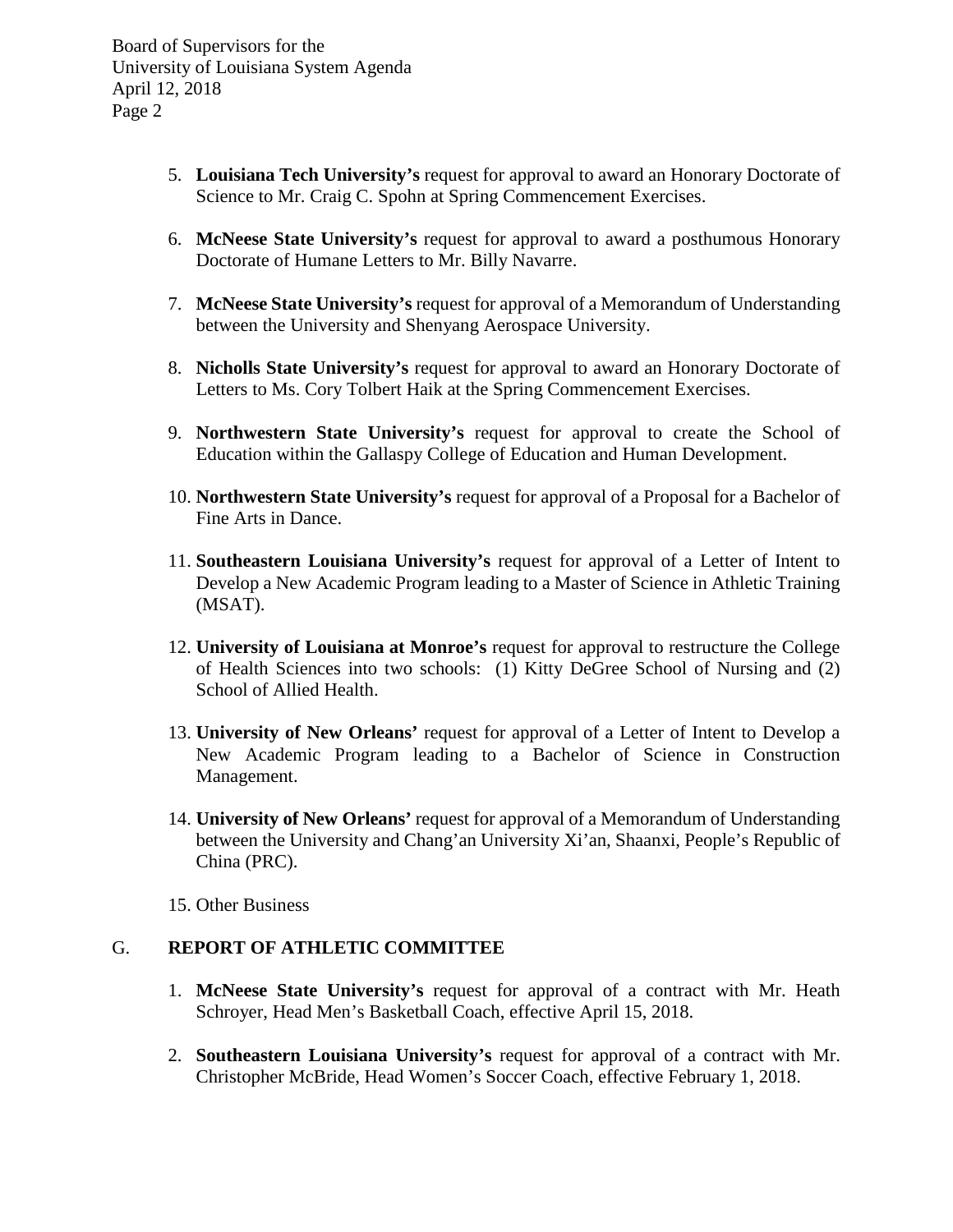- 3. **University of Louisiana at Lafayette's** request for approval of a contract with Mr. William H. Napier, Head Football Coach, effective January 1, 2018.
- 4. **University of Louisiana at Lafayette's** request for approval of a contract with Ms. Heather Mazeitis-Fontenot, Head Volleyball Coach, effective March 1, 2018.
- 5. **University of Louisiana at Lafayette's** request for approval of a contract with Mr. Tony Robichaux, Head Baseball Coach, effective February 1, 2018.
- 6. **University of Louisiana at Lafayette's** request for approval of a contract with Mr. Garry P. Brodhead, Head Women's Basketball Coach, effective April 1, 2018.
- 7. **University of Louisiana at Monroe's** request for approval of a contract with Mr. Ryan Cross, Associate Head Men's Basketball Coach, effective May 1, 2018.
- 8. Other Business

## H. **REPORT OF FACILITIES PLANNING COMMITTEE**

- 1. **Louisiana Tech University's** request for approval to allow certain properties located in Lincoln Parish to be nominated to the State Mineral Board for mineral lease.
- 2. **McNeese State University's** request for approval to sell two tracts of property for State Road Widening Project H.002059 to the Louisiana Department of Transportation and Development.
- 3. **McNeese State University's** request for approval to enter into a Land Lease with J. Scott Vincent, Lastie Paul Vincent III, and Bordulac, Inc. for the University's use of land located immediately adjacent to Burton Coliseum.
- 4. **University of Louisiana at Lafayette's** request for approval to execute an Act of Correction and Ratification of the Old Charity Hospital property to correctly reflect the properties transferred to the Board of Supervisors for the University of Louisiana System.
- 5. **University of Louisiana at Monroe's** request for approval to lease 3,437 square feet of office and classroom space at the University Medical Office Building located in New Orleans, Louisiana, from the Board of Supervisors of Louisiana State University System.
- 6. **University of New Orleans'** request for approval to amend the Contract of Land Lease with the Orleans Parish School Board for the Benjamin Franklin High School site.
- 7. Other Business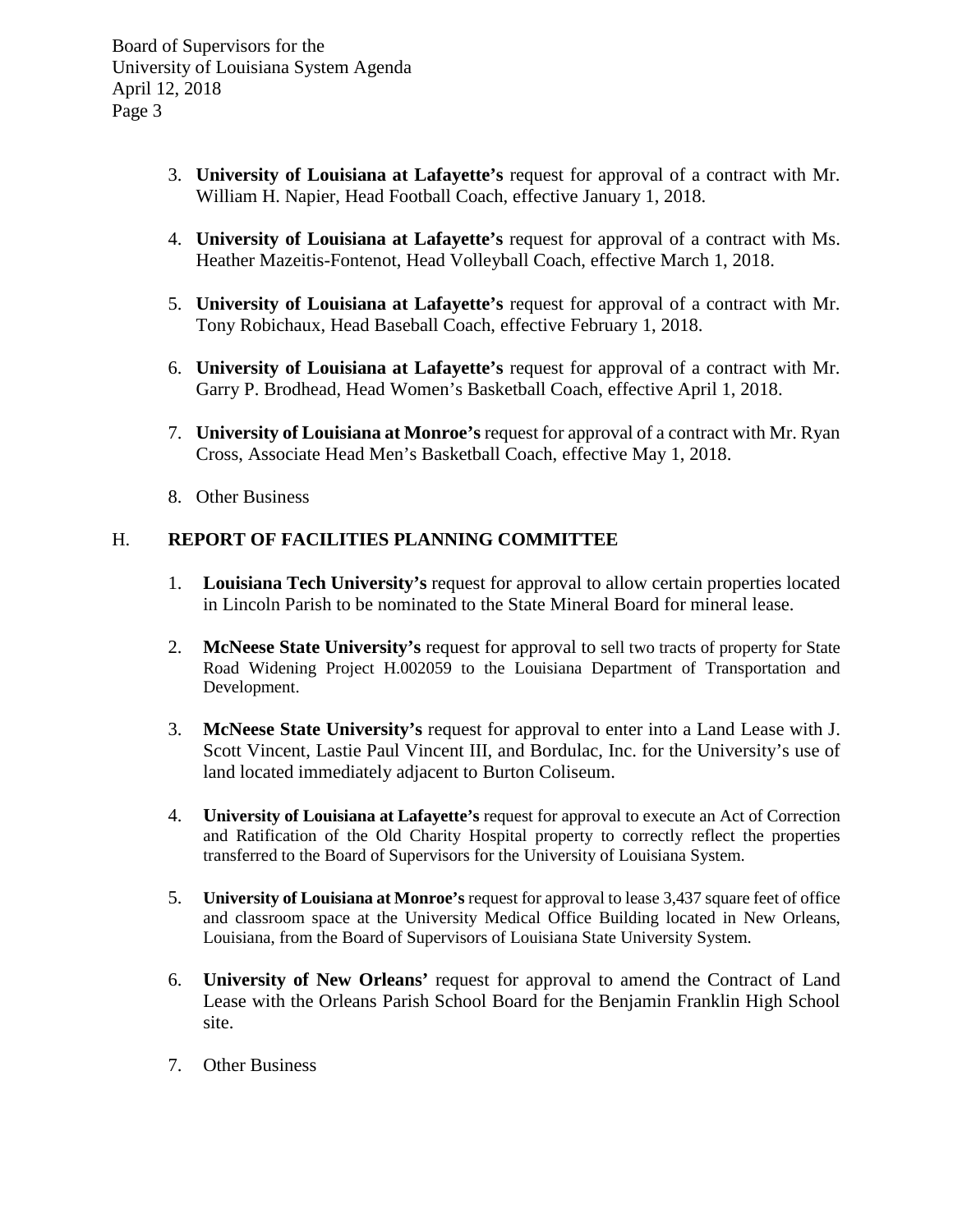### I. **REPORT OF FINANCE COMMITTEE**

- 1. **Grambling State University's**request for approval of a student referendum to approve a self-assessed Radio Lab Fee and Grambling Tiger Marching Band Fee.
- 2. **Northwestern State University's** request for approval of a Health Services Fee for the Shreveport campus.
- 3. **University of Louisiana at Lafayette's** request for approval to consolidate the Jeanne Brauns-Oudenhoven/BORSF Eminent Scholar Endowed Chair in Entrepreneurship and the Frem F. Boustany, Sr. Endowed Chair in Business Administration into one Chair titled The Jeanne Brauns-Oudenhoven and Frem F. Boustany, Sr./BORSF Endowed Chair in Business Administration.
- 4. **University of Louisiana at Monroe's** request for approval to rename the Beta Alpha Psi Eta Sigma Excellence Endowed Professorship in Accounting to the Patti Roshto Professorship in Accounting.
- 5. **University of New Orleans'** request for approval to repurpose and rename the Janet Dupuy Colley Professorship in International Studies and the John Dupuy Professorship in Pan American Studies.
- 6. **University of Louisiana System's** recommendation to approve Campus Housing and Meal Plan Rates, Auxiliary Rates, Energy Surcharge, HB 152, and Non-Governmental Charges for Academic Year 2018-19.
- 7. Other Business

### J. **REPORT OF PERSONNEL COMMITTEE**

- 1. **McNeese State University's** request for approval to appoint Dr. Cecil Mitchell Adrian as Provost and Vice President for Academic Affairs and Enrollment Management.
- 2. Other Business

## K. **REPORT OF LEGISLATION COMMITTEE**

- 1. Update of the 2018 Regular Session of the Louisiana Legislature
- 2. Other Business